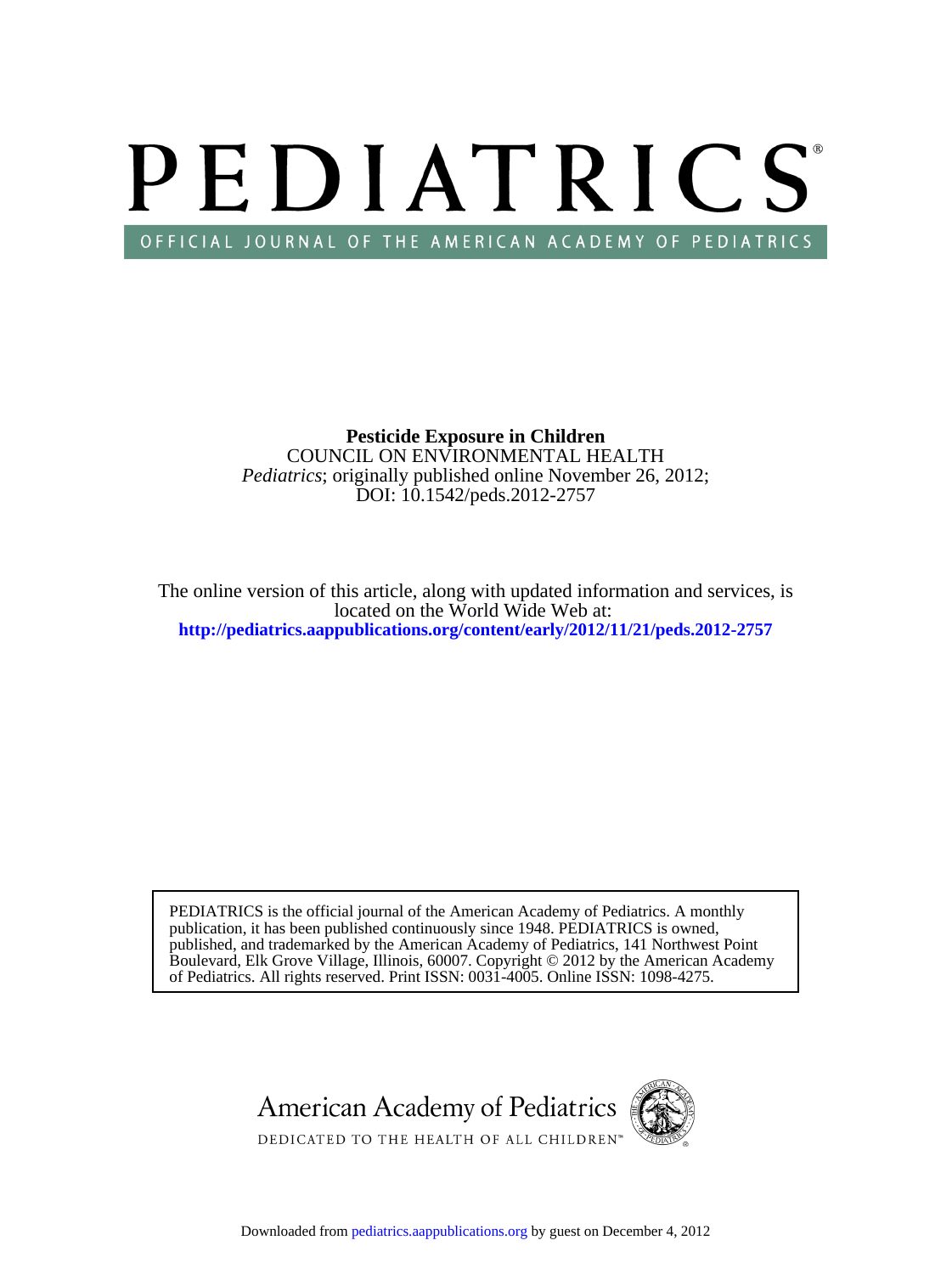FRFF

Organizational Principles to Guide and Define the Child Health Care System and/or Improve the Health of all Children

# POLICY STATEMENT

DEDICATED TO THE HEALTH OF ALL CHILDREN"

American Academy

of Pediatrics

# Pesticide Exposure in Children

COUNCIL ON ENVIRONMENTAL HEALTH

#### KEY WORDS

pesticides, toxicity, children, pest control, integrated pest management

#### ABBREVIATIONS

EPA—Environmental Protection Agency IPM—integrated pest management

This document is copyrighted and is property of the American Academy of Pediatrics and its Board of Directors. All authors have filed conflict of interest statements with the American Academy of Pediatrics. Any conflicts have been resolved through a process approved by the Board of Directors. The American Academy of Pediatrics has neither solicited nor accepted any commercial involvement in the development of the content of this publication.

All policy statements from the American Academy of Pediatrics automatically expire 5 years after publication unless reaffirmed, revised, or retired at or before that time.

www.pediatrics.org/cgi/doi/10.1542/peds.2012-2757 doi:10.1542/peds.2012-2757

PEDIATRICS (ISSN Numbers: Print, 0031-4005; Online, 1098-4275). Copyright © 2012 by the American Academy of Pediatrics

# abstract

This statement presents the position of the American Academy of Pediatrics on pesticides. Pesticides are a collective term for chemicals intended to kill unwanted insects, plants, molds, and rodents. Children encounter pesticides daily and have unique susceptibilities to their potential toxicity. Acute poisoning risks are clear, and understanding of chronic health implications from both acute and chronic exposure are emerging. Epidemiologic evidence demonstrates associations between early life exposure to pesticides and pediatric cancers, decreased cognitive function, and behavioral problems. Related animal toxicology studies provide supportive biological plausibility for these findings. Recognizing and reducing problematic exposures will require attention to current inadequacies in medical training, public health tracking, and regulatory action on pesticides. Ongoing research describing toxicologic vulnerabilities and exposure factors across the life span are needed to inform regulatory needs and appropriate interventions. Policies that promote integrated pest management, comprehensive pesticide labeling, and marketing practices that incorporate child health considerations will enhance safe use. Pediatrics 2012;130:e1757–e1763

# **INTRODUCTION**

Pesticides represent a large group of products designed to kill or harm living organisms from insects to rodents to unwanted plants or animals (eg, rodents), making them inherently toxic (Table 1). Beyond acute poisoning, the influences of low-level exposures on child health are of increasing concern. This policy statement presents the position of the American Academy of Pediatrics on exposure to these products. It was developed in conjunction with a technical report that provides a thorough review of topics presented here: steps that pediatricians should take to identify pesticide poisoning, evaluate patients for pesticide-related illness, provide appropriate treatment, and prevent unnecessary exposure and poisoning.<sup>1</sup> Recommendations for a regulatory agenda are provided as well, recognizing the role of federal agencies in ensuring the safety of children while balancing the positive attributes of pesticides. Repellents reviewed previously (eg, N,N-diethylmeta-toluamide, commonly known as DEET; picaridin) are not discussed.2

# SOURCES AND MECHANISMS OF EXPOSURE

Children encounter pesticides daily in air, food, dust, and soil and on surfaces through home and public lawn or garden application, household insecticide use, application to pets, and agricultural product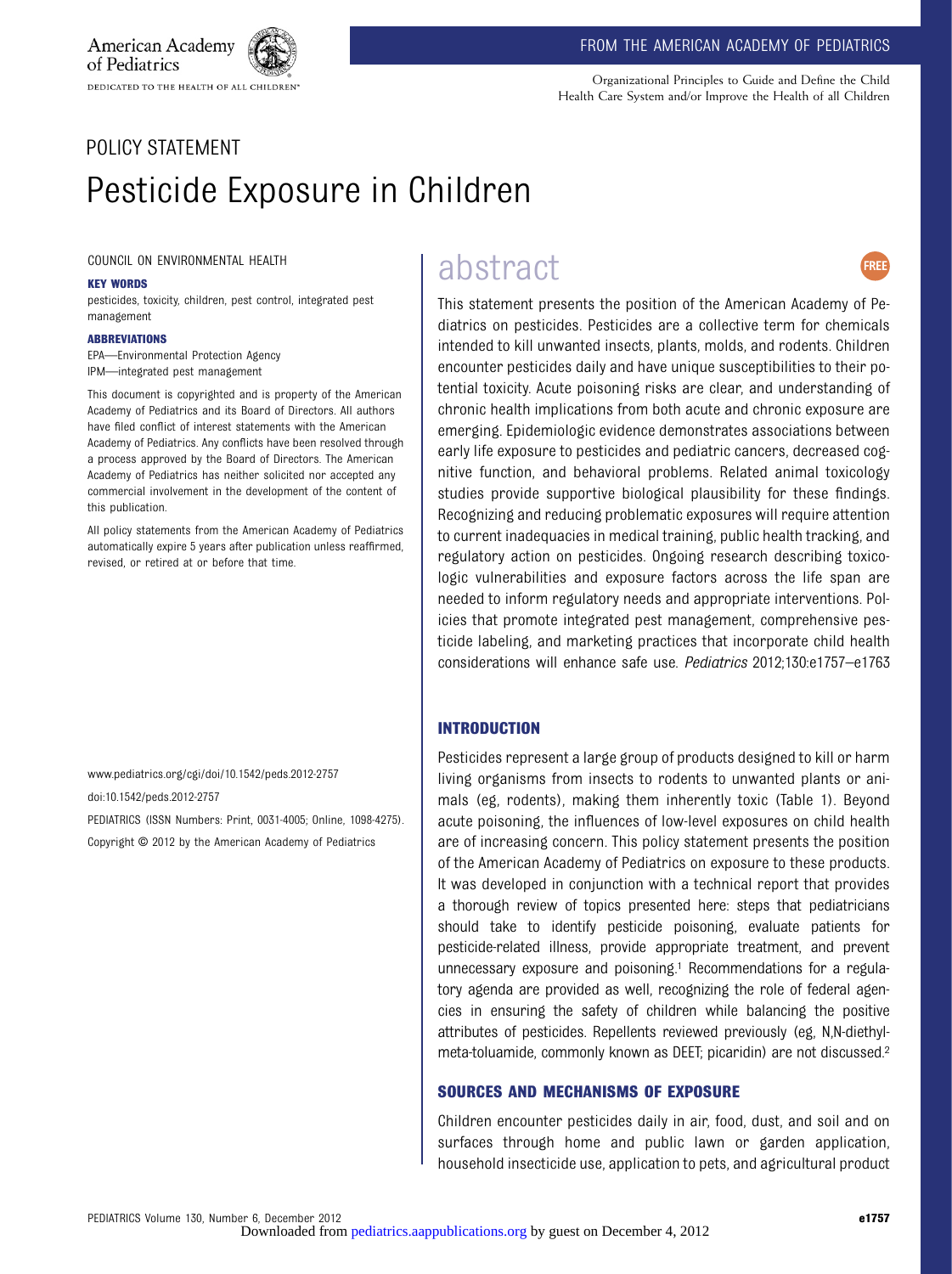|  |  | <b>TABLE 1</b> Categories of Pesticides and Major Classes |  |  |
|--|--|-----------------------------------------------------------|--|--|
|--|--|-----------------------------------------------------------|--|--|

| Pesticide category | Major Classes            | Examples                                                      |
|--------------------|--------------------------|---------------------------------------------------------------|
| Insecticides       | Organophosphates         | Malathion, methyl parathion, acephate                         |
|                    | Carbamates               | Aldicarb, carbaryl, methomyl, propoxur                        |
|                    | Pyrethroids/pyrethrins   | Cypermethrin, fenvalerate, permethrin                         |
|                    | Organochlorines          | Lindane                                                       |
|                    | Neonicotinoids           | Imidacloprid                                                  |
|                    | N-phenylpyrazoles        | Fipronil                                                      |
| Herbicides         | Phosphonates             | Glyphosate                                                    |
|                    | Chlorophenoxy herbicides | 2,4-D, mecoprop                                               |
|                    | Dipyridyl herbicides     | Diguat, paraguat                                              |
|                    | Nonselective             | Sodium chlorate                                               |
| Rodenticides       | Anticoagulants           | Warfarin, brodifacoum                                         |
|                    | Convulsants              | Strychnine                                                    |
|                    | Metabolic poison         | Sodium fluoroacetate                                          |
|                    | Inorganic compounds      | Aluminum phosphide                                            |
| Fungicides         | Thiocarbamates           | Metam-sodium                                                  |
|                    | Triazoles                | Fluconazole, myclobutanil, triadimefon                        |
|                    | Strobilurins             | Pyraclostrobin, picoxystrobin                                 |
| Fumigants          | Halogenated organic      | Methyl bromide, Chloropicrin                                  |
|                    | Organic                  | Carbon disulfide, Hydrogen cyanide, Naphthalene               |
|                    | Inorganic                | Phosphine                                                     |
| Miscellaneous      | Arsenicals               | Lead arsenate, chromated copper arsenate,<br>arsenic trioxide |
|                    | Pyridine                 | 4-aminopyridine                                               |

residues.3–<sup>9</sup> For many children, diet may be the most influential source, as illustrated by an intervention study that placed children on an organic diet (produced without pesticide) and observed drastic and immediate decrease in urinary excretion of pesticide metabolites.10 In agricultural settings, pesticide spray drift is important for residences near treated crops or by take-home exposure on clothing and footwear of agricultural workers.9,11,12 Teen workers may have occupational exposures on the farm or in lawn care.13–<sup>15</sup> Heavy use of pesticides may also occur in urban pest control.16

Most serious acute poisoning occurs after unintentional ingestion, although poisoning may also follow inhalational exposure (particularly from fumigants) or significant dermal exposure.17

## ACUTE PESTICIDE TOXICITY

#### Clinical Signs and Symptoms

High-dose pesticide exposure may result in immediate, devastating, even lethal consequences. Table 2 summarizes features of clinical toxicity for the major pesticides classes. It highlights the similarities of common classes of pesticides (eg, organophosphates, carbamates, and pyrethroids) and underscores the importance of discriminating among them because treatment modalities differ. Having an index of suspicion based on familiarity with toxic mechanisms and taking an environmental history provides the opportunity for discerning a pesticide's role in clinical decision-making.18 Pediatric care providers have a poor track record for recognition of acute pesticide poisoning.19–<sup>21</sup> This reflects their self-reported lack of medical education and selfefficacy on the topic.22–<sup>26</sup> More in-depth review of acute toxicity and management can be found in the accompanying technical report or recommended resources in Table 3.

The local or regional poison control center plays an important role as a resource for any suspected pesticide poisoning.

There is no current reliable way to determine the incidence of pesticide exposure and illness in US children. Existing data systems, such as the American Association of Poison Control Centers'

National Poison Data System or the National Institute for Occupational Safety and Health's Sentinel Event Notification System for Occupational Risks, 27,28 capture limited information about acute poisoning and trends over time.

There is also no national systematic reporting on the use of pesticides by consumers or licensed professionals. The last national survey of consumer pesticide use in homes and gardens was in 1993 (Research Triangle Institute study).29

Improved physician education, accessible and reliable biomarkers, and better diagnostic testing methods to readily identify suspected pesticide illness would significantly improve reporting and surveillance. Such tools would be equally important in improving clinical decision-making and reassuring families if pesticides can be eliminated from the differential diagnosis.

# The Pesticide Label

The pesticide label contains information for understanding and preventing acute health consequences: the active ingredient; signal words identifying acute toxicity potential; US Environmental Protection Agency (EPA) registration number; directions for use, including protective equipment recommendations, storage, and disposal; and manufacturer's contact information.30 Basic first aid advice is provided, and some labels contain a "note for physicians" with specific relevant medical information. The label does not specify the pesticide class or "other"/"inert" ingredients that may have significant toxicity and can account for up to 99% of the product.

Chronic toxicity information is not included, and labels are predominantly available in English. There is significant use of illegal pesticides (especially in immigrant communities), off-label use, and overuse, underscoring the importance of education, monitoring, and enforcement.31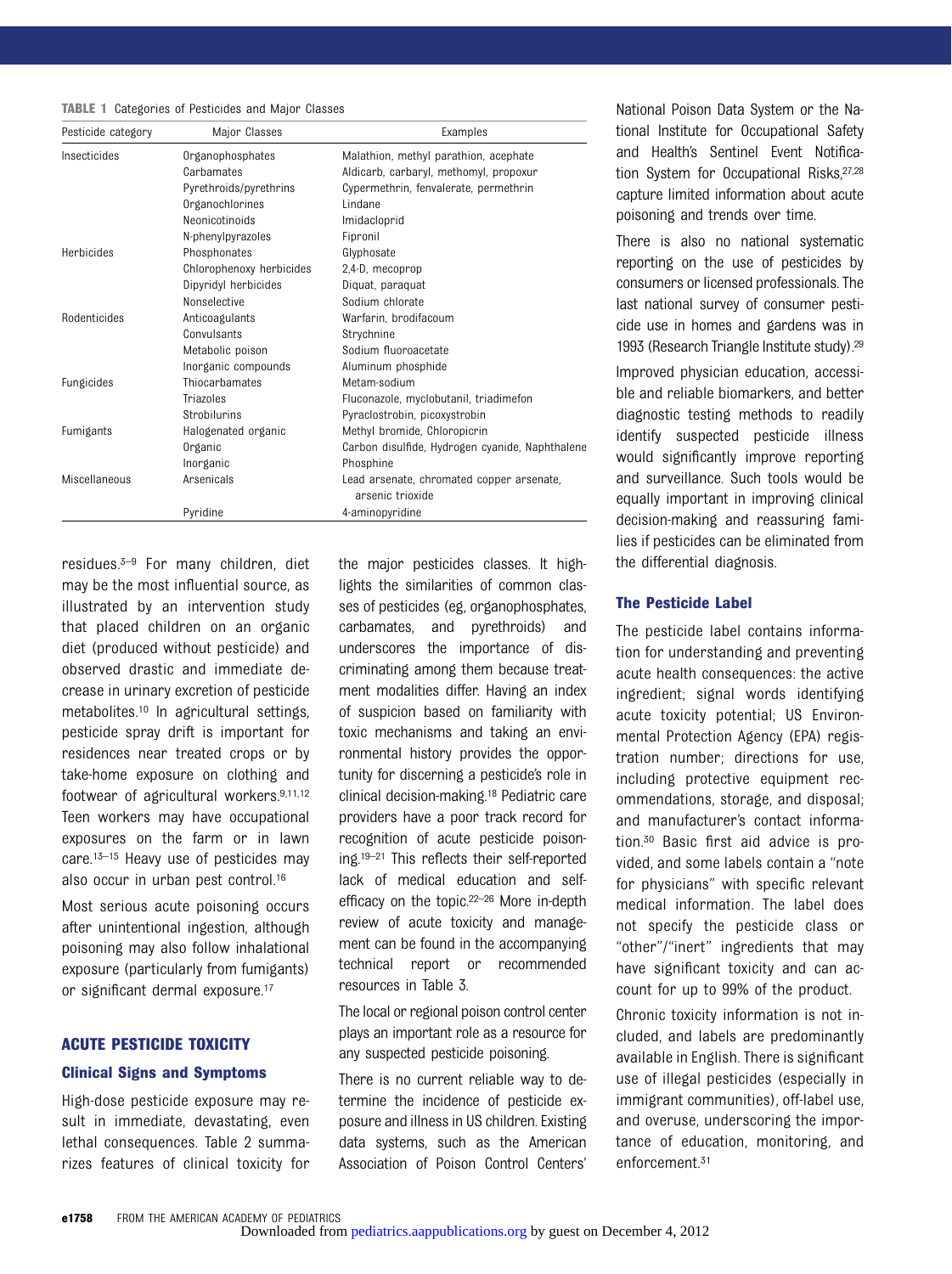|  |  |  |  |  |  |  | <b>TABLE 2</b> Common Pesticides: Signs, Symptoms, and Management Considerations <sup>a</sup> |
|--|--|--|--|--|--|--|-----------------------------------------------------------------------------------------------|
|--|--|--|--|--|--|--|-----------------------------------------------------------------------------------------------|

| Class                                                  | Acute Signs and Symptoms                                                                                                                  | <b>Clinical Considerations</b>                                                                                                        |
|--------------------------------------------------------|-------------------------------------------------------------------------------------------------------------------------------------------|---------------------------------------------------------------------------------------------------------------------------------------|
| Organophosphate and N-methyl carbamate<br>insecticides | • Headache, nausea, vomiting, abdominal pain, and<br>dizziness                                                                            | • Obtain red blood cell and plasma cholinesterase<br>levels                                                                           |
|                                                        | • Hypersecretion: sweating, salivation, lacrimation,<br>rhinorrhea, diarrhea, and bronchorrhea                                            | • Atropine is primary antidote                                                                                                        |
|                                                        | • Muscle fasciculation and weakness, and respiratory<br>symptoms (bronchospasm, cough, wheezing, and<br>respiratory depression)           | • Pralidoxime is also an antidote for organophosphate<br>and acts as a cholinesterase reactivator                                     |
|                                                        | • Bradycardia, although early on, tachycardia may be<br>present                                                                           | • Because carbamates generally produce a reversible<br>cholinesterase inhibition, pralidoxime is not<br>indicated in these poisonings |
|                                                        | • Miosis<br>• Central nervous system: respiratory depression,                                                                             |                                                                                                                                       |
|                                                        | lethargy, coma, and seizures                                                                                                              |                                                                                                                                       |
| Pyrethroid insecticides                                | • Similar findings found in organophosphates<br>including the hypersecretion, muscle fasciculation,<br>respiratory symptoms, and seizures | • At times have been mistaken for acute<br>organophosphate or carbamate poisoning                                                     |
|                                                        | • Headache, fatigue, vomiting, diarrhea, and irritability<br>• Dermal: skin irritation and paresthesia                                    | • Symptomatic treatment<br>• Treatment with high doses of atropine may yield<br>significant adverse results                           |
| Neonicotinoid insecticides                             | • Disorientation, severe agitation, drowsiness,<br>dizziness, weakness, and in some situations,<br>loss of consciousness                  | • Vitamin E oil for dermal symptoms<br>• Supportive care                                                                              |
|                                                        | • Vomiting, sore throat, abdominal pain                                                                                                   | • Consider sedation for severe agitation                                                                                              |
|                                                        | • Ulcerations in upper gastrointestinal tract                                                                                             | • No available antidote<br>• No available diagnostic test                                                                             |
| Fipronil (N-phenylpyrazole insecticides)               | • Nausea and vomiting                                                                                                                     | • Supportive care                                                                                                                     |
|                                                        | • Aphthous ulcers                                                                                                                         | • No available antidote                                                                                                               |
|                                                        | • Altered mental status and coma<br>• Seizures                                                                                            | • No available diagnostic test                                                                                                        |
| Lindane (organochlorine insecticide)                   | • Central nervous system: mental status changes<br>and seizures                                                                           | • Control acute seizures with lorazepam                                                                                               |
|                                                        | • Paresthesia, tremor, ataxia and hyperreflexia                                                                                           | • Lindane blood level available as send out                                                                                           |
| Glyphosate (phosphonate herbicides)                    | • Nausea and vomiting<br>• Aspiration pneumonia type syndrome                                                                             | • Supportive care<br>• Pulmonary effects may be secondary to organic<br>solvent                                                       |
|                                                        | • Hypotension, altered mental status, and oliguria in<br>severe cases                                                                     |                                                                                                                                       |
|                                                        | • Pulmonary effects may in fact be secondary to<br>organic solvent                                                                        |                                                                                                                                       |
| Chlorophenoxy herbicides                               | • Skin and mucous membrane irritation                                                                                                     | • Consider urine alkalinization with sodium                                                                                           |
|                                                        | • Vomiting, diarrhea, headache, confusion                                                                                                 | bicarbonate in IV fluids                                                                                                              |
|                                                        | $\bullet$ Metabolic acidosis is the hallmark $\bullet$<br>• Renal failure, hyperkalemia, and hypocalcemia                                 |                                                                                                                                       |
|                                                        | • Probable carcinogen                                                                                                                     |                                                                                                                                       |
| Rodenticides (long-acting anticoagulants)              | • Bleeding: gums, nose, and other mucous<br>membrane sites                                                                                | • Consider PT (international normalized ratio)                                                                                        |
|                                                        | • Bruising                                                                                                                                | • Observation may be appropriate for some clinical<br>scenarios in which it is not clear a child even<br>ingested the agent           |
|                                                        |                                                                                                                                           | • Vitamin K indicated for active bleeding (IV vitamin K)<br>or for elevated PT (oral vitamin K)                                       |

IV, intravenous; PT, prothrombin time.

 $a$  Expanded version of this table is available in the accompanying technical report.<sup>1</sup>

### CHRONIC EFFECTS

Dosing experiments in animals clearly demonstrate the acute and chronic toxicity potential of multiple pesticides. Many pesticide chemicals are classified by the US EPA as carcinogens. The

past decade has seen an expansion of the epidemiologic evidence base supporting adverse effects after acute and chronic pesticide exposure in children. This includes increasingly sophisticated studies addressing combined exposures and genetic susceptibility.1

Chronic toxicity end points identified in epidemiologic studies include adverse birth outcomes including preterm birth, low birth weight, and congenital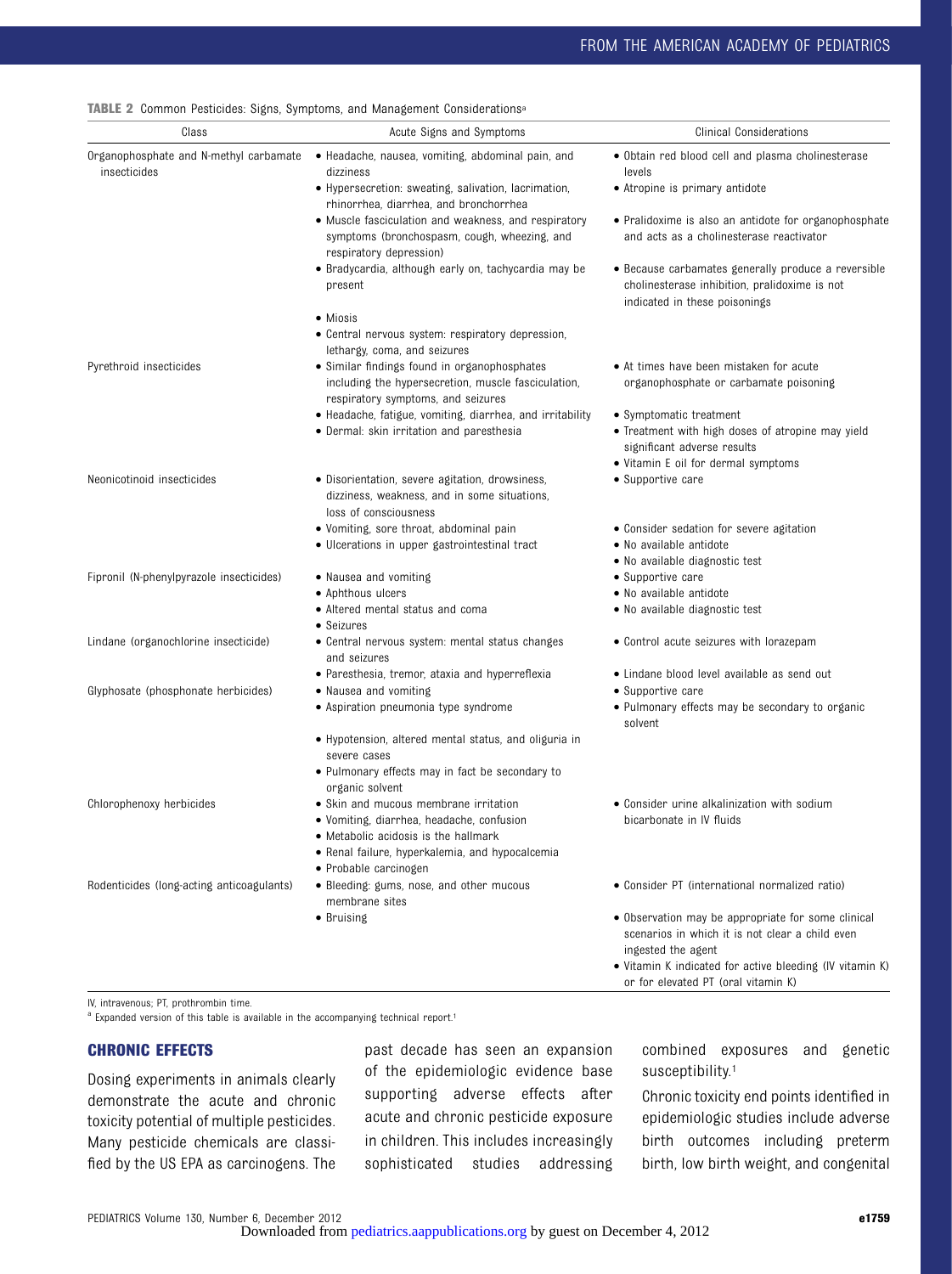| Topic/Resource                                                                                | Additional Information                                                                                                                                                                                                   | Contact Information                                                                   |
|-----------------------------------------------------------------------------------------------|--------------------------------------------------------------------------------------------------------------------------------------------------------------------------------------------------------------------------|---------------------------------------------------------------------------------------|
| Recognition and Management of Pesticide Poisonings<br>Management of acute pesticide poisoning | Print: fifth (1999) is available in Spanish, English; 6th edition available<br>2013                                                                                                                                      | http://www.epa.gov/pesticides/safety/healthcare/handbook/<br>handbook.htm             |
| Chronic exposure information and specialty consultation<br>Regional Poison Control Centers    |                                                                                                                                                                                                                          | 1 (800) 222-1222                                                                      |
| The National Pesticide Medical Monitoring Program<br>(NPMMP)                                  | NPMMP provides informational assistance by E-mail in the assessment<br>Cooperative agreement between Oregon State University and the US EPA.<br>of human exposure to pesticides                                          | npmmp@oregonstate.edu or by fax at (541) 737-9047                                     |
| Pediatric Environmental Health Specialty Units (PEHSUs)                                       | to provide regional academically based free consultation for health care<br>Coordinated by the Association of Occupational and Environmental Clinics<br>providers                                                        | www.aoec.org/PEHSU.htm; toll-free telephone number (888)<br>347-AOEC (extension 2632) |
| Resources for safer approaches to pest control                                                |                                                                                                                                                                                                                          |                                                                                       |
| US EPA                                                                                        | Consumer information documents                                                                                                                                                                                           | www.epa.gov/oppfead1/Publications/Cit_Guide/citguide.pdf                              |
| Citizens Guide to Pest Control and Pesticide Safety                                           | How to use, store, and dispose of them safely<br>How to choose a pest-control company<br>How to prevent pesticide poisoning<br>Alternatives to chemical pesticides<br>How to choose pesticides<br>Household pest control |                                                                                       |
| The University of California Integrative Pest Management<br>Controlling pests<br>Program      | Information on IPM approaches for common home and garden pests<br>ecommended safest approaches and examples of programs                                                                                                  | www.epa.gov/pesticides/controlling/index.htm<br>www.ipm.ucdavis.edu                   |
| National research programs addressing children's health<br>Other resources                    | NIEHS/EPA Centers for Children's Environmental Health & Disease Prevention                                                                                                                                               | www.niehs.nih.gov/research/supported/centers/prevention                               |
| and pesticides                                                                                | The National Children's Study<br>Research                                                                                                                                                                                | www.nationalchildrensstudy.gov/Pages/default.aspx                                     |
| US EPA                                                                                        | esticide product labels<br>o.                                                                                                                                                                                            | www.epa.gov/pesticides/regulating/labels/product-labels.<br>htm#projects              |
| The National Library of Medicine "Tox Town"                                                   | Section on pesticides that includes a comprehensive and well-organized list of<br>web link resources on pesticides                                                                                                       | http://toxtown.nlm.nih.gov/text_version/chemicals.php?id=23                           |

anomalies, pediatric cancers, neurobehavioral and cognitive deficits, and asthma. These are reviewed in the accompanying technical report. The evidence base is most robust for associations to pediatric cancer and adverse neurodevelopment. Multiple case-control studies and evidence reviews support a role for insecticides in risk of brain tumors and acute lymphocytic leukemia. Prospective contemporary birth cohort studies in the United States link early-life exposure to organophosphate insecticides with reductions in IQ and abnormal behaviors associated with attention-deficit/ hyperactivity disorder and autism. The need to better understand the health implications of ongoing pesticide use practices on child health has benefited from these observational epidemiologic data.32

# EXPOSURE PREVENTION **APPROACHES**

The concerning and expanding evidence base of chronic health consequences of pesticide exposure underscores the importance of efforts aimed at decreasing exposure.

Integrated pest management (IPM) is an established but undersupported approach to pest control designed to minimize and, in some cases, replace the use of pesticide chemicals while achieving acceptable control of pest populations.33 IPM programs and knowledge have been implemented in agriculture and to address weeds and pest control in residential settings and schools, commercial structures, lawn and turf, and community gardens. Reliable resources are available from the US EPA and University of California—Davis (Table 3). Other local policy approaches in use are posting warning signs of pesticide use, restricting spray zone buffers at schools, or restricting specific types of pesticide products in schools. Pediatricians can

TABLE 3 Pesticide and Child Health Resources for the Pediatrician

Pesticide and Child Health Resources for the Pediatrician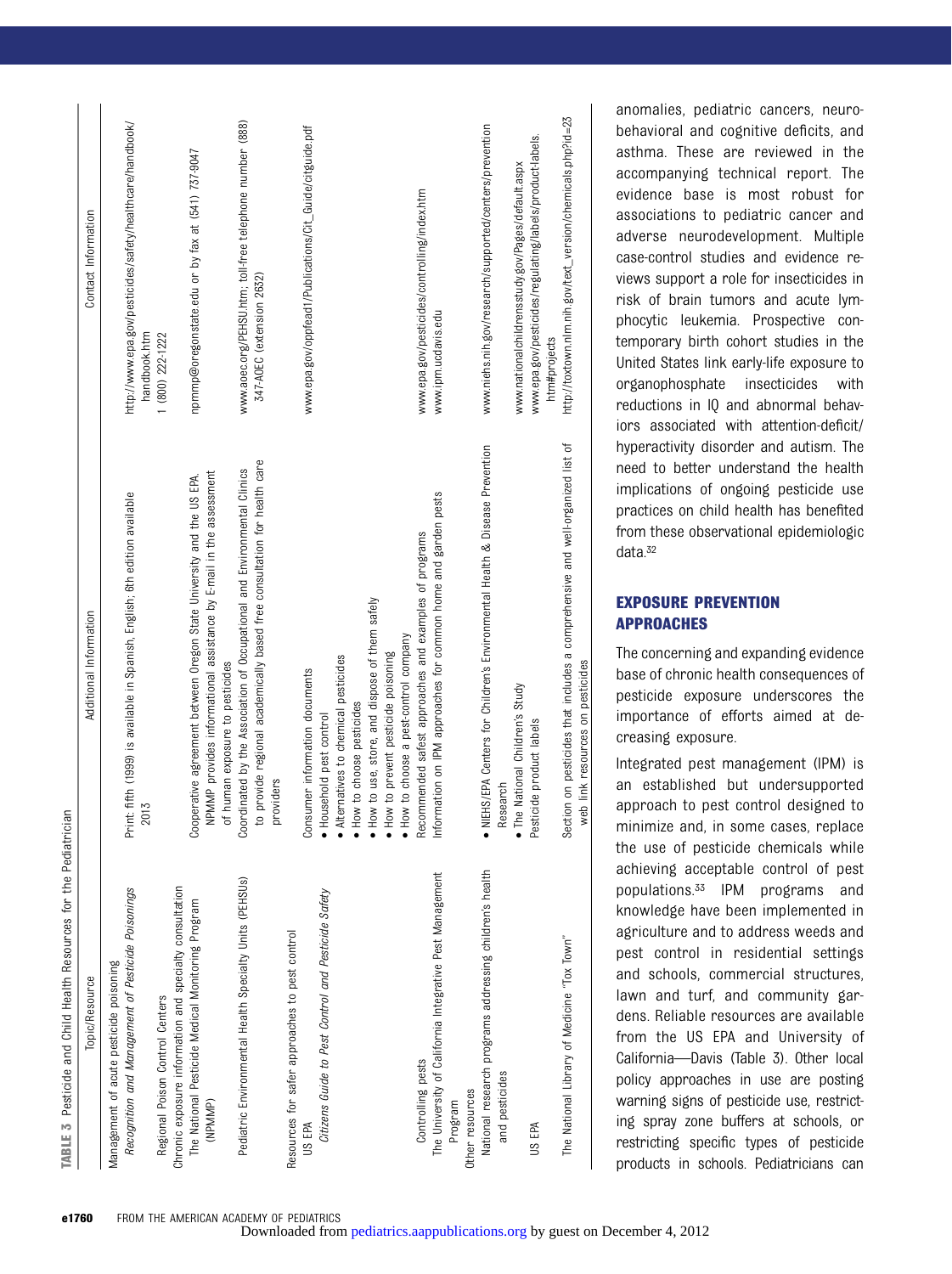play a role in promotion of development of model programs and practices in the communities and schools of their patients.

# **RECOMMENDATIONS**

Three overarching principles can be identified: (1) pesticide exposures are common and cause both acute and chronic effects; (2) pediatricians need to be knowledgeable in pesticide identification, counseling, and management; and (3) governmental actions to improve pesticide safety are needed. Whenever new public policy is developed or existing policy is revised, the wide range of consequences of pesticide use on children and their families should be considered. The American Academy of Pediatrics, through its chapters, committees, councils, sections, and staff, can provide information and support for public policy advocacy efforts. See [http://](http://www.aap.org/advocacy.html) [www.aap.org/advocacy.html](http://www.aap.org/advocacy.html) for additional information or contact chapter leadership.

# Recommendations to Pediatricians

- 1. Acute exposures: become familiar with the clinical signs and symptoms of acute intoxication from the major types of pesticides. Be able to translate clinical knowledge about pesticide hazards into an appropriate exposure history for pesticide poisoning.
- 2. Chronic exposures: become familiar with the subclinical effects of chronic exposures and routes of exposures from the major types of pesticides.
- 3. Resource identification: know locally available resources for acute toxicity management and chronic low-dose exposure (see Table 3).
- 4. Pesticide labeling knowledge: Understand the usefulness and limitations of pesticide chemical information on pesticide product labels.
- 5. Counseling: Ask parents about pesticide use in or around the home to

help determine the need for providing targeted anticipatory guidance. Recommend use of minimal-risk products, safe storage practices, and application of IPM (least toxic methods), whenever possible.

6. Advocacy: work with schools and governmental agencies to advocate for application of least toxic pesticides by using IPM principles. Promote community right-to-know procedures when pesticide spraying occurs in public areas.

# Recommendations to Government

- 1. Marketing: ensure that pesticide products as marketed are not attractive to children.
- 2. Labeling: include chemical ingredient identity on the label and/or the manufacturer's Web site for all product constituents, including inert ingredients, carriers, and solvents. Include a label section specific to "Risks to children," which informs users whether there is evidence that the active or inert ingredients have any known chronic or developmental health concerns for children. Enforce labeling practices that ensure users have adequate information on product contents, acute and chronic toxicity potential, and emergency information. Consider printing or making available labels in Spanish in addition to English.
- 3. Exposure reduction: set goal to reduce exposure overall. Promote application methods and practices that minimize children's exposure, such as using bait stations and gels, advising against overuse of pediculicides. Promote education regarding proper storage of product.
- 4. Reporting: make pesticide-related suspected poisoning universally reportable and support a systematic central repository of such incidents to optimize national surveillance.
- 5. Exportation: aid in identification of least toxic alternatives to pesticide use internationally, and unless safer alternatives are not available or are impossible to implement, ban export of products that are banned or restricted for toxicity concerns in the United States.
- 6. Safety: continue to evaluate pesticide safety. Enforce community right-to-know procedures when pesticide spraying occurs in public areas. Develop, strengthen, and enforce standards of removal of concerning products for home or child product use. Require development of a human biomarker, such as a urinary or blood measure, that can be used to identify exposure and/or early health implications with new pesticide chemical registration or reregistration of existing products. Developmental toxicity, including endocrine disruption, should be a priority when evaluating new chemicals for licensing or reregistration of existing products.
- 7. Advance less toxic pesticide alternatives: increase economic incentives for growers who adopt IPM, including less toxic pesticides. Support research to expand and improve IPM in agriculture and nonagricultural pest control.
- 8. Research: support toxicologic and epidemiologic research to better identify and understand health risks associated with children's exposure to pesticides. Consider supporting another national study of pesticide use in the home and garden setting of US households as a targeted initiative or through cooperation with existing research opportunities (eg, National Children's Study, NHANES).
- 9. Health provider education and support: support educational efforts to increase the capacity of pediatric health care providers to diagnose and manage acute pesticide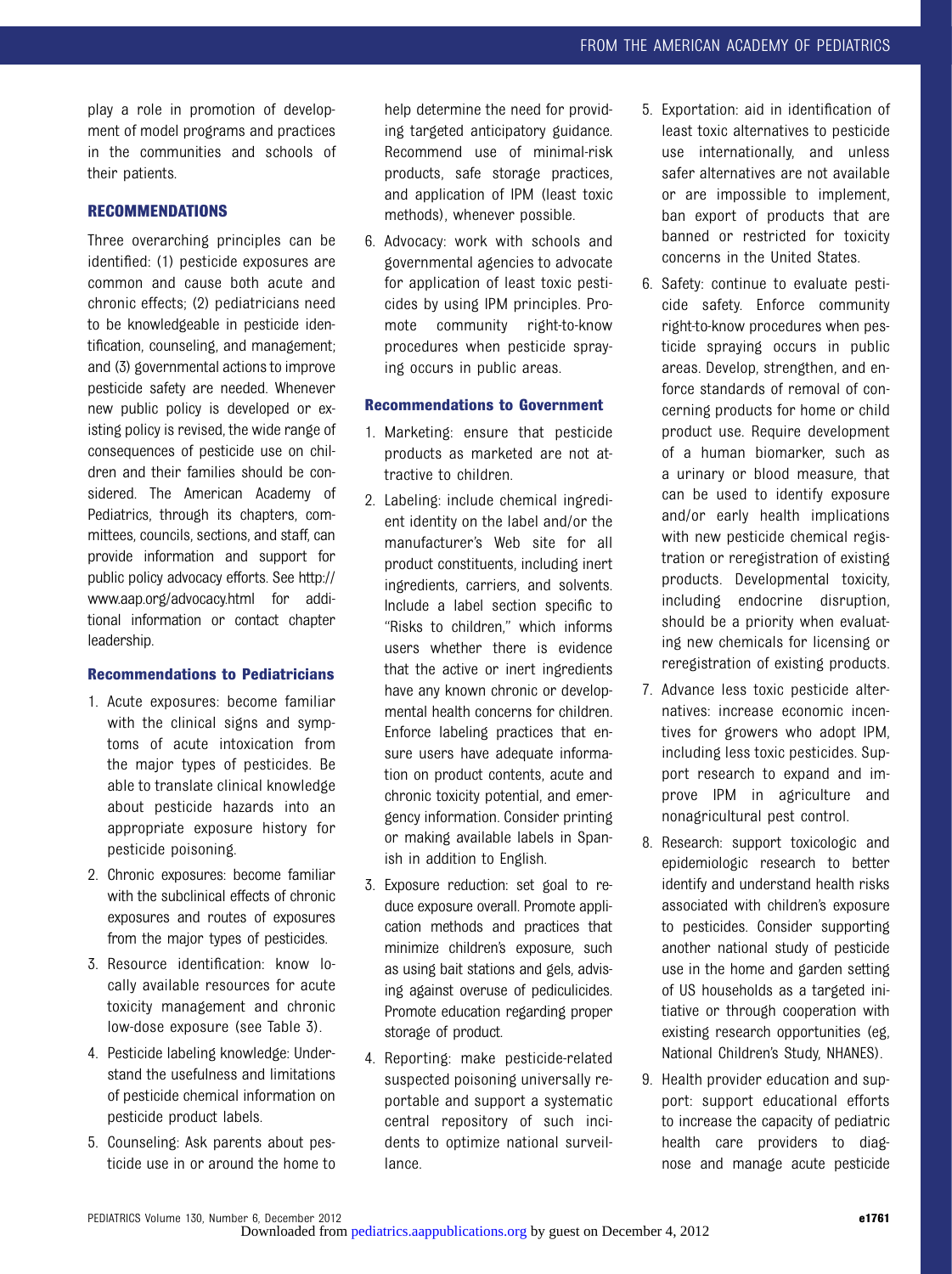poisoning and reduce pesticide exposure and potential chronic pesticide effects in children. Provide support to systems such as Poison Control Centers to provide timely, expert advice on exposures. Require the development of diagnostic tests to assist providers with diagnosing (and ruling out) pesticide poisoning.

#### LEAD AUTHORS

James R. Roberts, MD, MPH Catherine J. Karr, MD, PhD

#### REFERENCES

- 1. Roberts JR, Karr CK; American Academy of Pediatrics, Council on Environmental Health. Technical report—pesticide exposure in children. Pediatrics. 2012:130(6)
- 2. Katz TM, Miller JH, Hebert AA. Insect repellents: historical perspectives and new developments. J Am Acad Dermatol. 2008: 58(5):865–871
- 3. Lewis RG, Fortune CR, Blanchard FT, Camann DE. Movement and deposition of two organophosphorus pesticides within a residence after interior and exterior applications. J Air Waste Manag Assoc. 2001;51(3):339–351
- 4. Hore P, Robson M, Freeman N, et al. Chlorpyrifos accumulation patterns for child-accessible surfaces and objects and urinary metabolite excretion by children for 2 weeks after crack-and-crevice application. Environ Health Perspect. 2005;113 (2):211–219
- 5. Gurunathan S, Robson M, Freeman N, et al. Accumulation of chlorpyrifos on residential surfaces and toys accessible to children. Environ Health Perspect. 1998;106(1):9–16
- 6. Fenske RA, Black KG, Elkner KP, Lee CL, Methner MM, Soto R. Potential exposure and health risks of infants following indoor residential pesticide applications. Am J Public Health. 1990;80(6):689–693
- 7. Nishioka MG, Lewis RG, Brinkman MC, Burkholder HM, Hines CE, Menkedick JR. Distribution of 2,4-D in air and on surfaces inside residences after lawn applications: comparing exposure estimates from various media for young children. Environ Health Perspect. 2001;109(11):1185–1191
- 8. Coronado GD, Vigoren EM, Thompson B, Griffith WC, Faustman EM. Organophosphate pesticide exposure and work in pome fruit: evidence for the take-home

# COUNCIL ON ENVIRONMENTAL HEALTH

EXECUTIVE COMMITTEE, 2012–2013 Jerome A. Paulson, MD, Chairperson Alice C. Brock-Utne, MD Heather L. Brumberg, MD, MPH Carla C. Campbell, MD Bruce P. Lanphear, MD, MPH Kevin C. Osterhoudt, MD, MSCE Megan T. Sandel, MD Leonardo Trasande, MD, MPP Robert O. Wright, MD, MPH

## FORMER EXECUTIVE COMMITTEE MEMBERS

Helen J. Binns, MD, MPH

James R. Roberts, MD, MPH Catherine J. Karr, MD, PhD Joel A. Forman, MD James M. Seltzer, MD

#### LIAISONS

Mary Mortensen,  $MD - Centers$  for Disease Control and Prevention/National Center for Environmental Health Walter J. Rogan, MD - National Institute of Environmental Health Sciences Sharon Savage, MD – National Cancer Institute

#### **STAFF**

Paul Spire

pesticide pathway. Environ Health Perspect. 2006;114(7):999–1006

- 9. Lu C, Fenske RA, Simcox NJ, Kalman D. Pesticide exposure of children in an agricultural community: evidence of household proximity to farmland and take home exposure pathways. Environ Res. 2000;84(3): 290–302
- 10. Lu C, Toepel K, Irish R, Fenske RA, Barr DB, Bravo R. Organic diets significantly lower children's dietary exposure to organophosphorus pesticides. Environ Health Perspect. 2006;114(2):260–263
- 11. Curl CL, Fenske RA, Kissel JC, et al. Evaluation of take-home organophosphorus pesticide exposure among agricultural workers and their children. Environ Health Perspect. 2002;110(12):A787–A792
- 12. Curwin BD, Hein MJ, Sanderson WT, et al. Pesticide contamination inside farm and nonfarm homes. J Occup Environ Hyg. 2005; 2(7):357–367
- 13. Shipp EM, Cooper SP, del Junco DJ, Bolin JN, Whitworth RE, Cooper CJ. Pesticide safety training among adolescent farmworkers from Starr County, Texas. J Agric Saf Health. 2007;13(3):311–321
- 14. Gamlin J, Diaz Romo P, Hesketh T. Exposure of young children working on Mexican tobacco plantations to organophosphorous and carbamic pesticides, indicated by cholinesterase depression. Child Care Health Dev. 2007;33(3):246–248
- 15. Eckerman DA, Gimenes LA, de Souza RC, Lopes Galvão PR, Sarcinelli PN, Chrisman JR. Age related effects of pesticide exposure on neurobehavioral performance of adolescent farm workers in Brazil. Neurotoxicol Teratol. 2007;29(1):164–175
- 16. Landrigan PJ, Claudio L, Markowitz SB, et al. Pesticides and inner-city children:

exposures, risks, and prevention. Environ Health Perspect. 1999;107(suppl 3):431–437

- 17. Reigart JR, Roberts JR. Recognition and Management of Pesticide Poisoning, 5th ed. Washington, DC: US Environmental Protection Agency; 1999
- 18. American Academy of Pediatrics, Committee on Environmental Health. Taking an environmental history and giving anticipatory guidance. In: Etzel RA, Balk SJ, eds. Pediatric Environmental Health. 2nd ed. Elk Grove Village, IL: American Academy of Pediatrics; 2003:39–56
- 19. Sofer S, Tal A, Shahak E. Carbamate and organophosphate poisoning in early childhood. Pediatr Emerg Care. 1989;5(4):222–225
- 20. Zwiener RJ, Ginsburg CM. Organophosphate and carbamate poisoning in infants and children. Pediatrics. 1988;81(1):121– 126
- 21. Lifshitz M, Shahak E, Sofer S. Carbamate and organophosphate poisoning in young children. Pediatr Emerg Care. 1999;15(2): 102–103
- 22. Balbus JM, Harvey CE, McCurdy LE. Educational needs assessment for pediatric health care providers on pesticide toxicity. J Agromed. 2006;11(1):27–38
- 23. Kilpatrick N, Frumkin H, Trowbridge J, et al. The environmental history in pediatric practice: a study of pediatricians' attitudes, beliefs, and practices. Environ Health Perspect. 2002;110(8):823–871
- 24. Trasande L, Schapiro ML, Falk R, et al. Pediatrician attitudes, clinical activities, and knowledge of environmental health in Wisconsin. WMJ. 2006;105(2):45–49
- 25. Karr C, Murphy H, Glew G, Keifer MC, Fenske RA. Pacific Northwest health professionals survey on pesticides and children. J Agromed. 2006;11(3-4):113–120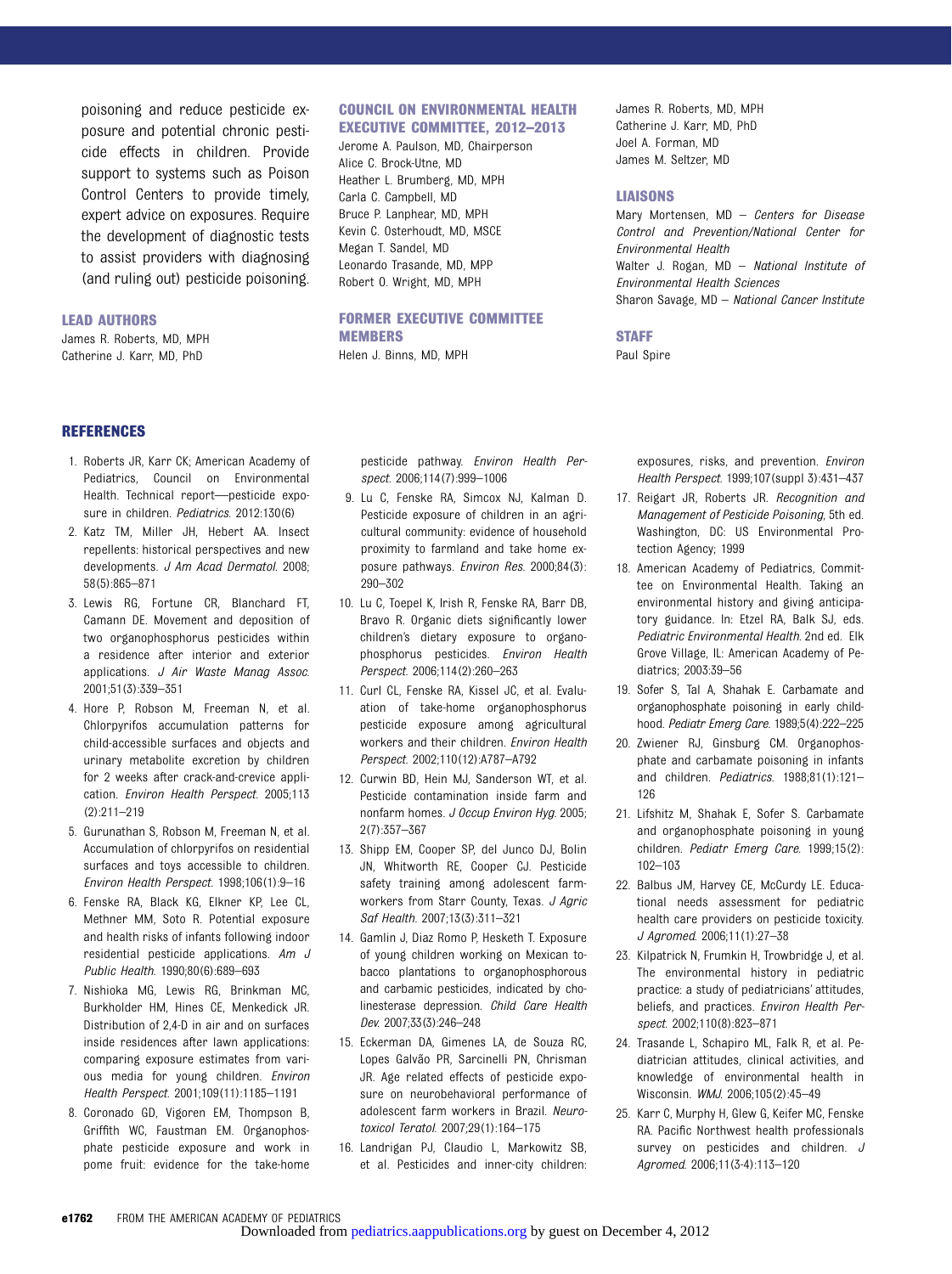- 26. Roberts JR, Balk SJ, Forman J, Shannon M. Teaching about pediatric environmental health. Acad Pediatr. 2009;9(2):129–130
- 27. Bronstein AC, Spyker DA, Cantilena LR Jr, Green JL, Rumack BH, Dart RC. 2010 Annual Report of the American Association of Poison Control Centers' National Poison Data System (NPDS): 26th Annual Report. Clin Toxicol. 2011;49(10):910–941
- 28. Baker EL. Sentinel Event Notification System for Occupational Risks (SENSOR): the concept. Am J Public Health. 1989;79(suppl): 18–20
- 29. Whitmore RW, Kelly JE, Reading PL, et al. Pesticides in urban environments. ACS Symp Ser. 1993;522(3):18–36
- 30. US Environmental Protection Agency. Pesticide product labels. Available at: [www.](www.epa.gov/pesticides/regulating/labels/product-labels.htm#projects) [epa.gov/pesticides/regulating/labels/product](www.epa.gov/pesticides/regulating/labels/product-labels.htm#projects)[labels.htm#projects.](www.epa.gov/pesticides/regulating/labels/product-labels.htm#projects) Accessed October 15, 2012
- 31. US Environmental Protection Agency. Illegal pesticide products. Available at: [www.epa.gov/](www.epa.gov/opp00001/health/illegalproducts) [opp00001/health/illegalproducts](www.epa.gov/opp00001/health/illegalproducts). Accessed October 15, 2012
- 32. Kimmel CA, Collman GW, Fields N, Eskenazi B. Lessons learned for the National Children's

Study from the National Institute of Environmental Health Sciences/U.S. Environmental Protection Agency Centers for Children's Environmental Health and Disease Prevention Research. Environ Health Perspect. 2005;113(10):1414– 1418

33. US General Accounting Office. Agricultural pesticides: Management improvements needed to further promote integrated pest management. Available at: [www.gao.gov/](www.gao.gov/new.items/d01815.pdf) [new.items/d01815.pdf.](www.gao.gov/new.items/d01815.pdf) Accessed October 15, 2012